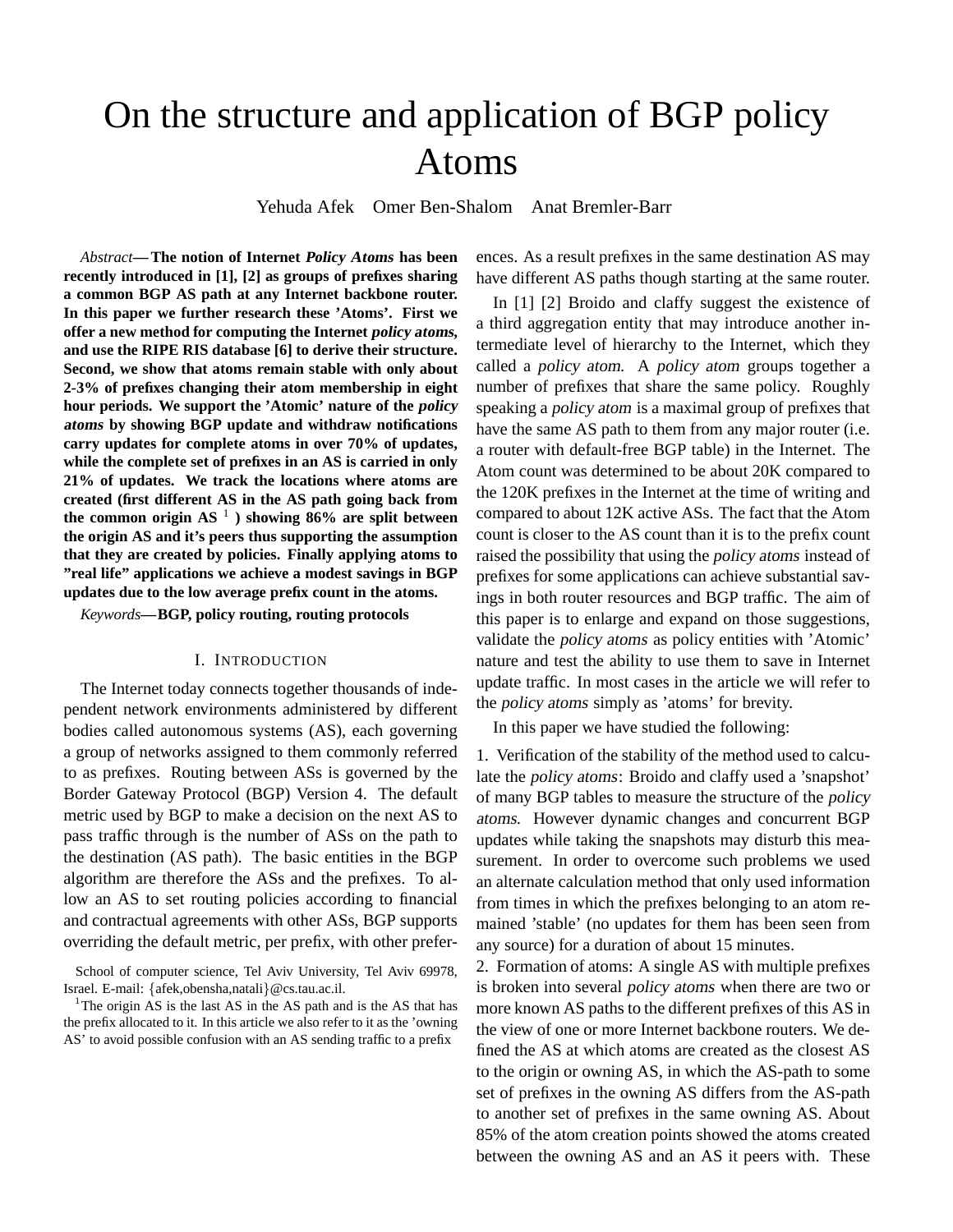results support the hypothesis that atoms are indeed the product of the Internet policies enforced by the network administrators rather than the result of network faults.

3. Stability of atoms: Since atoms are created from the viewpoint of distributed routers and likely to be used in a distributed environment it is very important to see how consistent their structure is. Our measurements show that the atoms tend to be relatively stable with only about 2-3% of all prefixes changing atom membership in a period of 8 hours. The rate goes up to about 4-5% for a full day period and up to about 12% in a week period. This rate of change is relatively low compared to the prefix update rate.

4. Correlation of BGP updates to atom structure: The BGP protocol tries to group together in an update all prefixes which share the same attributes. To further check if the atoms are 'real' entities we checked how often complete atoms appear in BGP updates. We have found that 75% of the updates contain a complete atom in them. The matching result for complete AS prefix sets is much lower at about 20%. This indicates that most changes affect complete atoms and not complete ASs and therefor that atoms really are the base units of internet BGP routing.

5. Application of policy atoms for Internet routing: Finally we checked the gain that may be achieved by replacing the prefixes in the update with the atom they belong to. Using atoms in BGP updates gives on average a reduction of about 33% on the announcement size. Farther we show that the maximum average reduction attainable is about 66%. This provides an example of how atoms can enhance the BGP protocol efficiency.

The remainder of the paper is organized as follows. Section II introduces the basic definitions of policy atoms, and describes the two different ways in which atoms are calculated. Basic statistics for the prefix, atom and ASs entities are give in Section III-A. Section III-B deals with the stability of the Atoms. Section III-C analyzes the correlation between the Atom structure and the contents of the BGP update records. Section III-D discusses the creation of atoms and attempts to decide which AS locations are prevalent. Section IV checks the feasibility of using Atoms to reduce the communication complexity of BGP updates and finally Section V concludes this paper with a summary and some suggested topics for future research. This paper assumes the reader is familiar with the basics of BGP routing, a short introduction is available [4], [5].

# II. DEFINITIONS AND CALCULATIONS OF policy atoms

The notion of BGP policy atoms as a higher level grouping of networks in an AS that appear with the same routing characteristics from the view point of any backbone internet router was recently introduced by Broido and claffy. They define an atom to be a group of prefixes such that for any default free router, all the prefixes in the group have the same BGP path attribute. They then performed the atom structure calculations only on prefixes appearing in all route tables. We define an Internet policy atom slightly differently to be a group of prefixes  $\{P\}$  such that for any index *i*, *j*, prefixes  $P_i, P_j \in \{P\}$  and for any router A that holds a full BGP table in the Internet, the BGP route  $B_a(P_i)$  from A to  $P_i$  equals  $B_a(P_i)$ . Or in words, maximal group of prefixes that have the same AS path to them from any default free router in the Internet. Prefixes missing from the view point of some internet routers are a known phenomenon [8], in such cases we regarded two groups of prefixes, one seen by a specific Internet router and one that is not seen to be in different atoms even if they shared a common AS path on all routers that saw both groups <sup>2</sup>. To illustrate this let's consider a brief example:

| Router X |                                              |          |                      |  |  |  |
|----------|----------------------------------------------|----------|----------------------|--|--|--|
|          | Network                                      | NextHop  | Path                 |  |  |  |
|          | $*>11.11.0.0/16$                             |          | 9.8.7.6 121 143 11 ? |  |  |  |
|          | *> $12.12.0.0/16$                            |          | 9.8.7.6 121 143 11 ? |  |  |  |
|          | *> 13.13.0.0/16                              |          | 9.8.7.6 121 143 11 ? |  |  |  |
|          | *> $14.14.0.0/16$ $12.1.1.1$ $121$ 3 45 11 ? |          |                      |  |  |  |
| Router Y |                                              |          |                      |  |  |  |
|          | Network                                      | NextHop  | Path                 |  |  |  |
|          | *> $11.11.0.0/16$                            | 23.4.5.6 | 13 143 11 ?          |  |  |  |
|          | *> $12.12.0.0/16$                            | 23.4.5.6 | 13 143 11 ?          |  |  |  |
|          | *> $14.14.0.0/16$                            | 11.2.2.2 | 13 3333 11 ?         |  |  |  |

Based on the view of these two routers only we would consider AS 11 to possess three atoms:

# 1. Atom #1: Prefixes 11.11.0.0/16 and 12.12.0.0/16 Atom size  $= 2$

2. Atom #2: Prefix 13.13.0.0/16

Atom size  $= 1$ , split from Atom #1 by missing path on Y 3. Atom #3: Prefix 14.14.0.0/16

Atom size  $= 1$ , split from #1 and #2 by having a different first peer in the AS paths in  $X$  (also in Y)

In [1] it is shown that information from the a relatively low number of router (8-9) sources is enough to get a very good approximation of the atom structure to within a few percent. Adding more router sources changes only slightly the atom resolution. Since the focus of this study was to check the validity and 'real life' status of the atoms rather than come by the most exact atom structure and since all our findings are based on very distinct results we concluded that using the RIPE database for 13 peers is a good enough. The less than perfect derivation of atom structure is not expected to affect our findings in any significant way. For the same reason we did not perform a num-

 $2$ Our calculations amounts to the same definition as the one by Broido and claffy if we only regard prefixes that exist in all route tables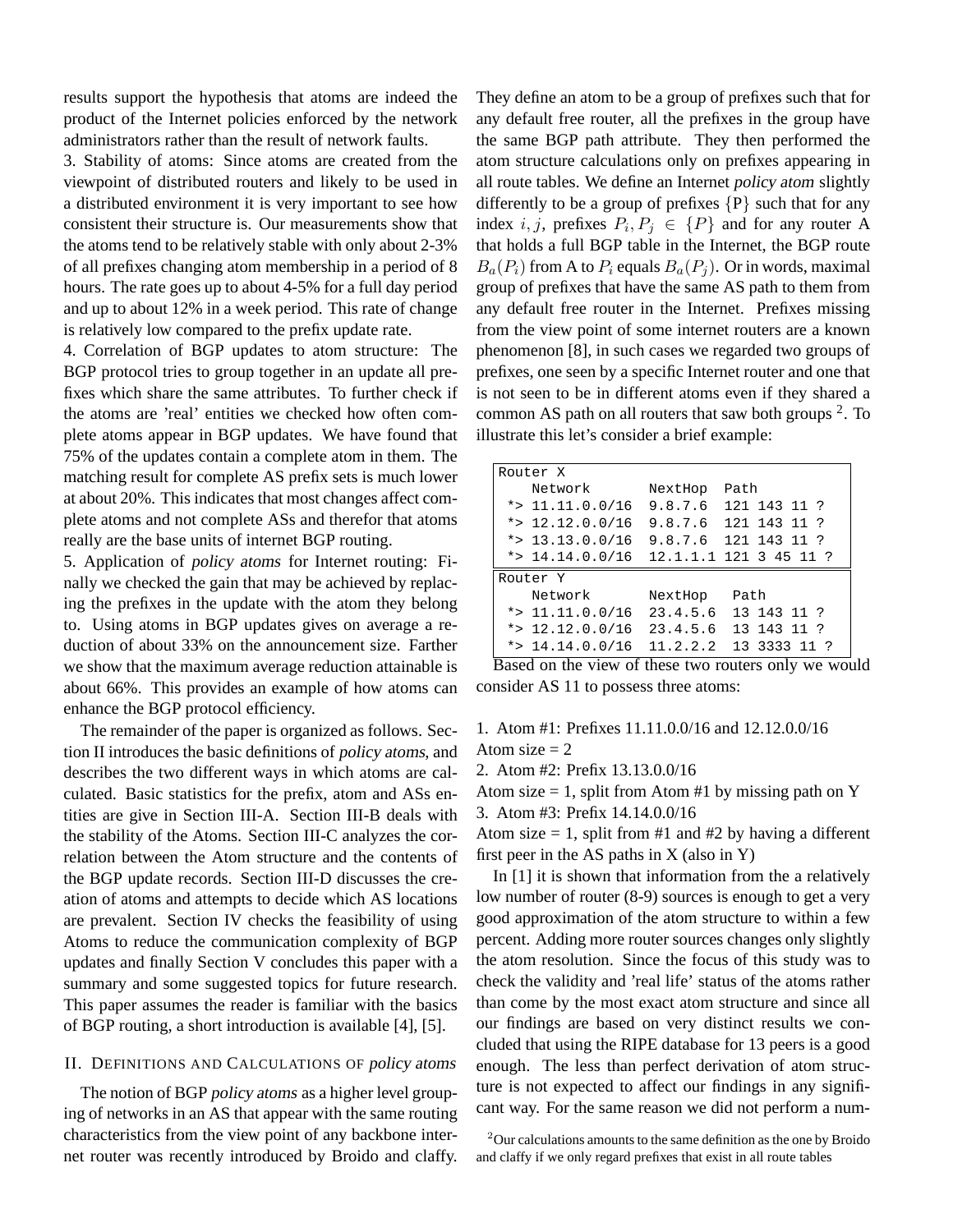ber of refinements previously deployed, such as using only crown atoms (as defined in [1]) or checking if the IP range for some atoms are included in higher levels of aggregation in other atoms. We simply note that both could have enhanced the accuracy of the calculation and reduced the total number of atoms. We also did not attempt to resolve BGP AS sets<sup>3</sup> and Multi Origin AS<sup>4</sup>. We were satisfied to accept their effect on the AS PATH alone.

We calculated the atoms in two different ways:

# .1 Calculation of atoms by the 'snapshot' method

This method uses the route table information supplied in the RIPE snapshot. Using those dumped route tables we derived the atom structure according to the formal definition above, i.e., grouped prefixes that share a common AS path in all the BGP tables available. We consider the main hazard in such an approach to be the possibility that a change in the atom structure has occurred but that at the time of the snapshot not all routers received the information on the change i.e., that we may get an incorrect distributed snapshot. This risk seems real considering the fact that Internet convergence is known to take up to 15 minutes [3] and that on average 17% of all prefixes are updated in each day period [4].

## .2 Calculation of atoms by the 'quiet period' method

To solve the potential problem with the 'snapshot' method and see if this problem is common we introduced a second method. We used the update records in the period of 4 hours following the time of the snapshot to track the route table during that time. We defined a prefix to be  $\ddot{g}$ "safe" for calculations iff at the time of calculation there was a period of 1000 seconds around the calculation in which no update for that prefix was recorded assuming this period of time was large enough to ensure convergence. We therefore started with a snapshot of a route table as a starting point and tracked the route table along those 4 hours. At each 1000 second checkpoint we calculated the atom structure. We then defined atoms as cliques of prefixes that appeared together consistently in the same atom Percentage

<sup>3</sup>The BGP AS SET attribute is set when aggregation of paths takes place. The aggregating router places all the ASs removed from the path in a set, an AS path with an AS set may look like 14 161 [15 17 19]. This removes all the information on the AS path after the aggregation point. Having no information we simply regarded a path to be the same iff the whole BGP path was the same including paths with AS sets. We do not consider this to be a problem due to the relatively low number of paths with AS SET in them.

<sup>4</sup>MOAS was shown to be mostly due to multi homing without BGP or with private AS numbers or to be caused by short lived fault [7]. The scope of MOAS observed by us was just 5% of all prefixes

at each or most checkpoints  $5$ . Our results show that in the time period checked this second method of calculation produced results similar to within a few percent of the ones achieved using the first method.

#### III. RESULTS

This section discusses in detail our findings about the policy atoms structure, creation and validity. A possible usage of the results is shown in section IV.

# *A. General statistics for ASs and Atoms*

In this Section we present some general statistics on the entities referred to in this paper as support for the next sections.

The average number of Atoms calculated by us was 25K. The number of Atoms is much closer to the number of ASs seen (12.5K) than to the number of prefixes seen (115K). Figure 1 provides general distribution statistics for the sizes of the ASs, Atoms and BGP updates in the period processed. It is important to note that both ASs and Atoms tend on average to include a low number of prefixes. Also notice the close match between Atom size distribution and update size distribution, the correlation between these two is discussed in detail in Section III-C.





Fig. 1. Distribution of AS, Atom and updates sizes

#### *B. Stability of* policy atoms

After calculating the atom structure the next step we took is to check the stability of the atoms calculated. If the atoms are to be useful in a distributed environment than

<sup>&</sup>lt;sup>5</sup>We varied the level of certainty for atom membership in the cliques from 100% (appearing together in all check points) to 50% with very little difference in the structure of the atoms or their stability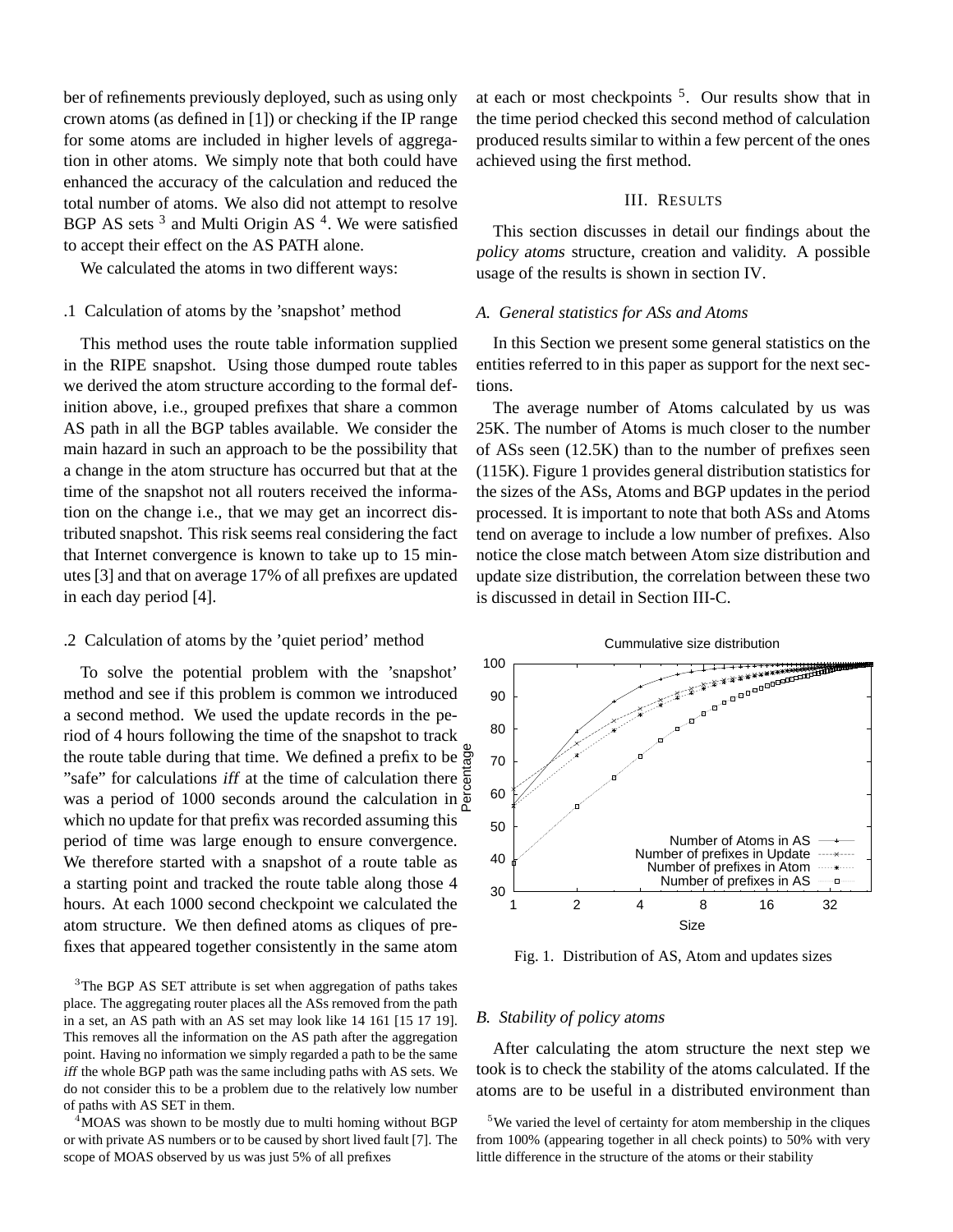a common view of the atom structure needs to be maintained, rapid changes in the membership would make that much harder.

We compared Atoms from different periods or calculation methods in two ways: First the percent of atoms that had a complete match i.e., had the exact set of prefixes in the first and second sets. Second the percent of prefixes that remained grouped together when an atom in the first set was matched to the closest atom on the second set. For example one atom seen with 5 prefixes at one period later seen split to two atoms, one with four prefixes and one containing a single prefix would be considered 0% match for complete atoms but 80% match for prefixes since only one prefix is considered changed by leaving the main atom.

The results of comparing atoms between different periods are summarized in table I, which shows that the atoms calculated using both methods discussed are pretty stable with only about 5% of all atoms changing their exact prefix set over an 8 hour period. When considering the prefixes membership match we show only about 2-3% difference for the same time period. The numbers go higher to about 8% of atoms and 4% of prefixes changing over a day and about 20% of atoms and 14% of prefixes changing over a one week period. This means that keeping the atom membership information accurate to within 2-3% in a distributed environment may only take a few thousand updates in a few hours time window. Compared to the normal volume of internet updates during the same period of time this does not look prohibitive.

# *C. Correlation of atom structure to Internet update records*

To use bandwidth efficiently BGP groups together in one update message information received during a set time window for a group of prefixes. This is done only if those prefixes share all BGP attributes. Since all members of an atom share the same path attribute by definition, and should share all other attributes in practice, a good correlation between the update structure and the atom structure is to be expected if atoms are really driven by policy. Having calculated the atom structure we were able to check the correlation of the atoms calculated to the prefixes seen in update records during the 4 hour period following the calculation. The study shows that there is indeed a good correlation between atom structures and the updates seen. In general the atom structure calculated by the 'quiet period' method showed a slightly better correlation on average but not by much. In both cases the number of atoms seen in their entirety in an update was about 70%-75% of the number of updates seen. We also checked the correlation between the prefixes in the update records and the full set of prefixes with the same origin AS. The results in this case were much less favorable with only about 21% of AS appearances in an update containing the whole prefix set for the AS. When checking how many different atoms were represented in each update message the results show that the vast majority of updates (86% average) contained information for members of a single atom only and 10% more contained information from members of two atoms only. This also is a good indication of the 'Atomicity' of the updates. Finally we tried to pair each two consecutive updates together which simulates very closely doubling the BGP update timer. We saw no real improvement indicating the standard BGP timer for grouping prefix notifications in a single update is probably quite good.



Fig. 2. Correlation level between atoms calculated using the two methods and update records

The good correlation levels seen indicate to us that the Internet infrastructure indeed changes mostly in atom units. This firmly establishes the atoms as real Internet entities.

## *D. Formation of* policy atoms

Trying to further ascertain that the atoms are created by policy we next analyzed the location along the BGP path where atoms seem to be created. The method of calculation used included processing all AS paths recorded in all BGP tables recorded in the RIPE snapshots we retrieved. We defined the splitting point of any two atoms as the first AS going from the origin AS that is different for the two atoms. Stated differently it is the length of the minimal AS path starting from the origin AS not shared by the two atoms. The first split point is therefor the first AS going from the origin AS that is not shared by all atoms and the last split point is the shortest length of the AS path such that the partial AS path of this length is different in each atom. In the example of the routing in Section II the first split is at position 1 as two atoms are already seen at the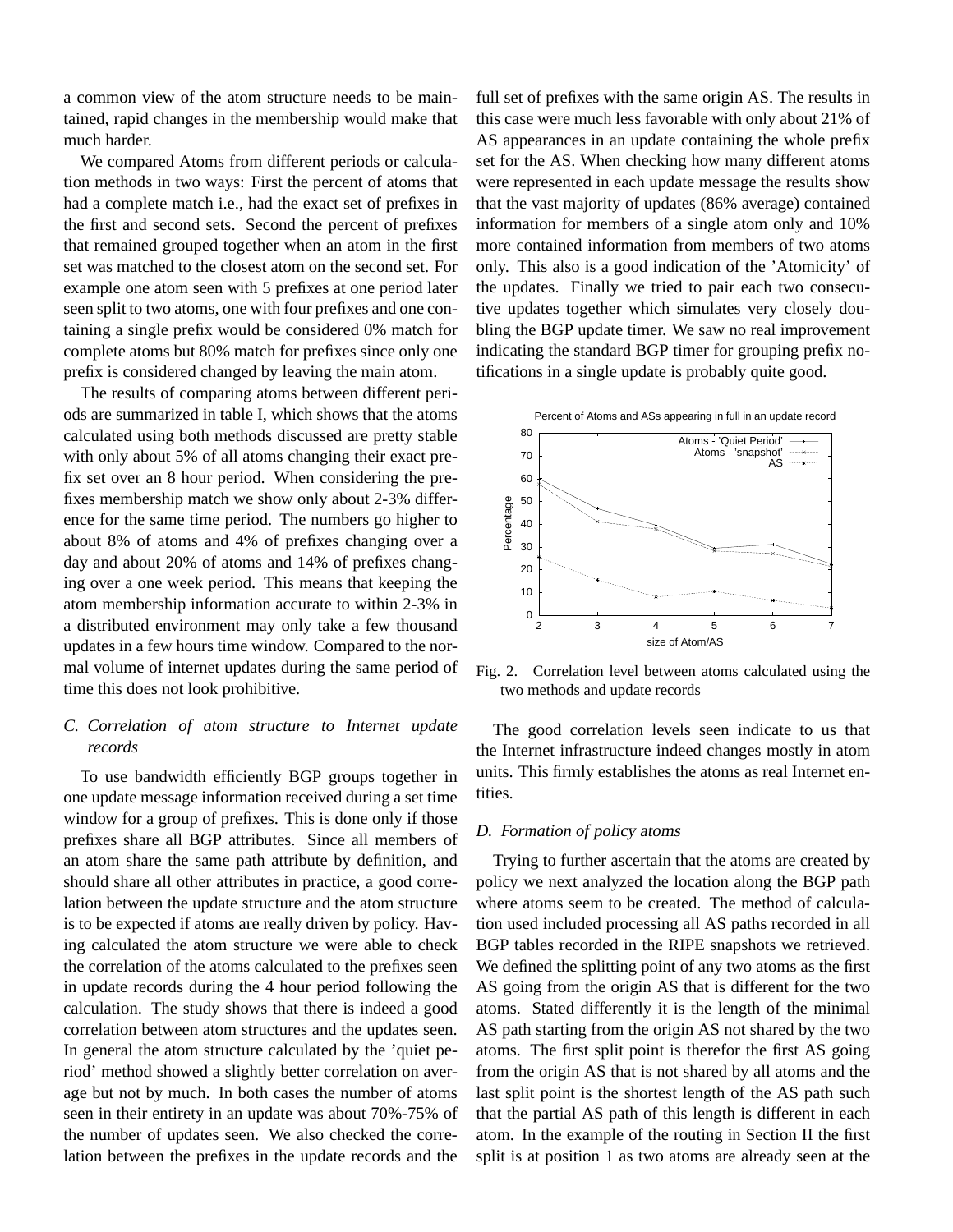| Time span | <b>Oujet Atoms</b> | <b>Snapshot Atoms</b>   Quiet Prefixes |       | <b>Snapshot Prefixes</b> |
|-----------|--------------------|----------------------------------------|-------|--------------------------|
| 8 Hours   | 95.6 %             | 95.3 %                                 | 97.4% | 97.7 %                   |
| 1 Day     | 92.3 %             | 91.6%                                  | 97%   | 97 %                     |
| Week      | 78%                | 77.5%                                  | 88%   | 86%                      |

TABLE I

STABILITY LEVELS FROM ATOMS CALCULATED USING THE QUIET TIME AND SNAPSHOT METHODS

owning AS itself. The split was due to the fact that one of the routers did not see one of the prefixes at all. Considering an AS path of length 2 in the same example all atoms are already seen using just the first 2 AS on the path starting from the origin as there are 3 different combinations already. The third atom was split by router X - prefix 14.14.0.0/16 shows a partial AS path of length two (345 11) while the other three prefixes are showing a different partial AS path (143 11). Using longer AS paths will not allow more than 3 different partial AS paths and will therefore not generate any new atoms.

To calculate the split points we grouped for each AS all the AS paths recorded in the snapshot route table. We then removed all AS sets and duplicate AS in the paths (as both do not change the AS path length in a way that changes the calculation) but we keep knowledge of AS duplication since we consider a path similar to 278 14 14 different than a path of 278 14. Even though both pass AS 278 followed by AS 14 the extra appearance of AS 14 is due to a policy and defines different atoms. Figure 3 shows a CDF graph for the location in the AS path where the first atom split is seen, for the percent of atoms created at each distance and for the location when the atoms split is full (i.e. all atoms are already seen).In the calculations we did not consider at all those atoms that show Multiple Origin AS (MOAS) conflicts. The calculation show that 85% of atoms are created between the source AS and it's immediate peers. This is consistent with the assumption that the policy atoms are created by policy because in the vast majority of cases the policy made is within the source AS by the customer or by a provider seeking to affect the traffic to or from the customer. This numbers sit very well with the Internet policies and relations described in [5] regarding types of relations between ASs in the Internet. We also tried to check what type of policy was involved in the creation of the atoms. Unfortunately except for AS prepending, which can only happen at the AS seen duplicated, it is quite hard to differentiate between affects of different policies on AS paths.

# IV. COMPRESSING BGP UPDATE TRAFFIC

Broido and claffy [1] predicted that atoms can be useful in lowering the size of the initial exchange between BGP



Fig. 3. Distribution of atom creation locations: first atom creation position, count of all atoms creation position and position where all atoms are already created.

routers but specified that using atoms to reduce the traffic for updates later on would be more difficult to achieve. They also estimated that the number of route announcements can be reduced by 50% based on renumbering the IP space into fewer CIDR  $<sup>6</sup>$  blocks based on the atom in-</sup> formation. This is a very extreme measure as it requires a renumbering which is very unlikely to be accepted. We checked the effect of only manipulating the BGP updates. This method has the potential advantage of using both prefix based announcements and atom based announcements and avoiding the need to make radical changes in BGP or the IP allocation scheme.

As a result of the good correlation of atom structure to BGP update traffic discussed in Section III-C it is possible in most cases to compress the BGP update traffic by replacing reference to all prefixes in an update with the ID of the atom they belong to. This means, of course, that both sending and receiving router have synchronized atom table. This in turn means either some central body will need to create the atom structure and propagate it or that a distributed method of atom calculation be devised. The method of doing either is outside the scope of this paper.

 ${}^{6}$ CIDR (Classless Inter-Domain Routing) is announcing superset or aggregate networks using a generalized network prefix size instead of being limited to the 'traditional' subnet masks of 8, 16 or 24 bits